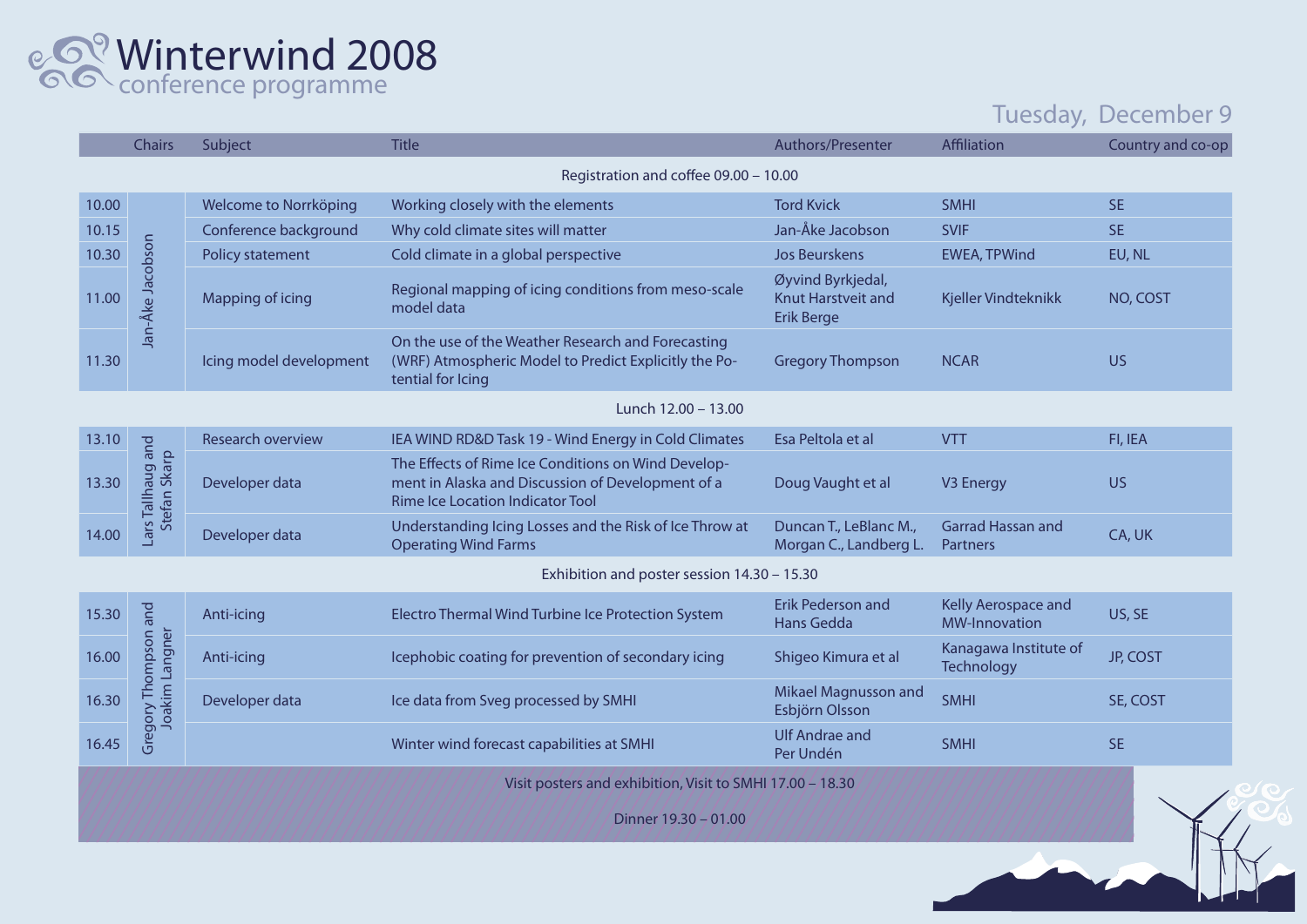## Winterwind 2008 conference programme

## Wednesday, December 10

|                                                   | <b>Chairs</b>                                                                                                                  | Subject                                                                                                                                                                                                                           | <b>Title</b>                                                                                       | Authors/Presenter                                    | Affiliation                                                                                            | Country and co-op        |  |
|---------------------------------------------------|--------------------------------------------------------------------------------------------------------------------------------|-----------------------------------------------------------------------------------------------------------------------------------------------------------------------------------------------------------------------------------|----------------------------------------------------------------------------------------------------|------------------------------------------------------|--------------------------------------------------------------------------------------------------------|--------------------------|--|
| 08.30                                             | You don't want to miss this event. Please all be seated by 08.35. The doors will be closed by 08.37 and not opened until 08.55 |                                                                                                                                                                                                                                   |                                                                                                    |                                                      |                                                                                                        |                          |  |
| 09.00                                             | and Matthias Rapp<br>lan Baring-Gould                                                                                          | Developer                                                                                                                                                                                                                         | An experienced wind energy developer's view on cold<br>climate issues                              | <b>Staffan Niklasson</b>                             | Vindkompaniet                                                                                          | <b>SE</b>                |  |
| 09.30                                             |                                                                                                                                | Manufacturer                                                                                                                                                                                                                      | Challenge Cold Climate: Different requirements for dry<br>and icing climate                        | Rüdiger Gawrisch                                     | REpower                                                                                                | <b>DE</b>                |  |
| 09.50                                             |                                                                                                                                | Production<br>forecasting                                                                                                                                                                                                         | Variability of wind energy outputs in relation with the<br>weather and climate impacts in Bulgaria | Dimitar Nikolov,<br>Petar Ivanov,<br>Emil Moraliiski | <b>National Institute</b><br>of Meteorology and<br>Hydrology - Bulgarian<br><b>Academy of Sciences</b> | <b>BG, COST</b>          |  |
| 10.10                                             |                                                                                                                                |                                                                                                                                                                                                                                   | Wind power forecast accuracy under icing conditions                                                | <b>Michael Durstewitz</b>                            | <b>ISET</b>                                                                                            | DE, IEA                  |  |
| Break Exhibition and poster session 10.30 - 11.00 |                                                                                                                                |                                                                                                                                                                                                                                   |                                                                                                    |                                                      |                                                                                                        |                          |  |
| 11.00                                             | Landberg and<br>Erik Pederson                                                                                                  | Wind-diesel                                                                                                                                                                                                                       | Wind-diesel power systems in cold climates: a review of<br>the technology, performance, and market | Ian Baring-Gould and<br><b>Martina Dabo</b>          | <b>NREL &amp; Alaska Energy</b><br>Authority                                                           | US, Antarctica, IEA      |  |
| 11.30                                             |                                                                                                                                | <b>Small turbine</b>                                                                                                                                                                                                              | Selecting a Small Wind Turbine for the South African<br><b>Antarctic Research Base, SANAE IV</b>   | Johan Stander                                        | Stellenbosch Univer-<br>sity                                                                           | <b>ZA (South Africa)</b> |  |
| 11.50                                             |                                                                                                                                | Research overview                                                                                                                                                                                                                 | <b>COST-727 Action: Icing on structures</b>                                                        | <b>Alain Heimo</b>                                   | Meteotest                                                                                              | CH, COST                 |  |
| 12.10                                             | Lars I                                                                                                                         |                                                                                                                                                                                                                                   | Icing and wind turbines - Swiss activities                                                         | René Cattin, Silke Die-<br>rer et al                 | <b>Meteotest</b>                                                                                       | CH, COST                 |  |
| Lunch 12.30 - 13.30                               |                                                                                                                                |                                                                                                                                                                                                                                   |                                                                                                    |                                                      |                                                                                                        |                          |  |
| 13.30                                             |                                                                                                                                | <b>Rotor Monitoring System</b>                                                                                                                                                                                                    | Rotor Monitoring System including Ice Detection for<br><b>Maximising Turbine Performance</b>       | <b>Kieran Campbell</b>                               | Insensys                                                                                               | <b>UK</b>                |  |
| 13.45                                             | Sven-Erik Thor                                                                                                                 | Ice detection                                                                                                                                                                                                                     | Monitoring icing events                                                                            | Per-Erik Persson, Patrik<br>Jonsson, Lars Sahlin     | <b>Saab Security</b>                                                                                   | SE, COST                 |  |
| 14.00                                             |                                                                                                                                | Research overview                                                                                                                                                                                                                 | Cold Climate Issues and Related R&D Regarding Wind<br><b>Energy in Canada"</b>                     | <b>Antoine Lacroix</b>                               | <b>Natural Resources</b><br>Canada                                                                     | CA, IEA                  |  |
|                                                   |                                                                                                                                |                                                                                                                                                                                                                                   | Short break 14.20 - 14.30                                                                          |                                                      |                                                                                                        |                          |  |
| 14.30                                             | <b>Anders</b><br><b>Björck</b>                                                                                                 | Manufacturers, short presentations and panel discussion Panel discussion: REpower, Enercon, Nordex, WinWinD, Kenersys and ScanWind<br>(+ hopefully also Vestas, Siemens, Fuhrländer, Gamesa, Suzlon, GE, Harakosan, LM and Euros) |                                                                                                    |                                                      |                                                                                                        |                          |  |
| 15.45                                             |                                                                                                                                | Concluding<br>remarks                                                                                                                                                                                                             | Where do we go from here?                                                                          | <b>Jos Beurskens</b>                                 | <b>EWEA, TPWind</b>                                                                                    | EU, NL                   |  |
|                                                   |                                                                                                                                |                                                                                                                                                                                                                                   | Conference ends 16.00                                                                              |                                                      |                                                                                                        |                          |  |